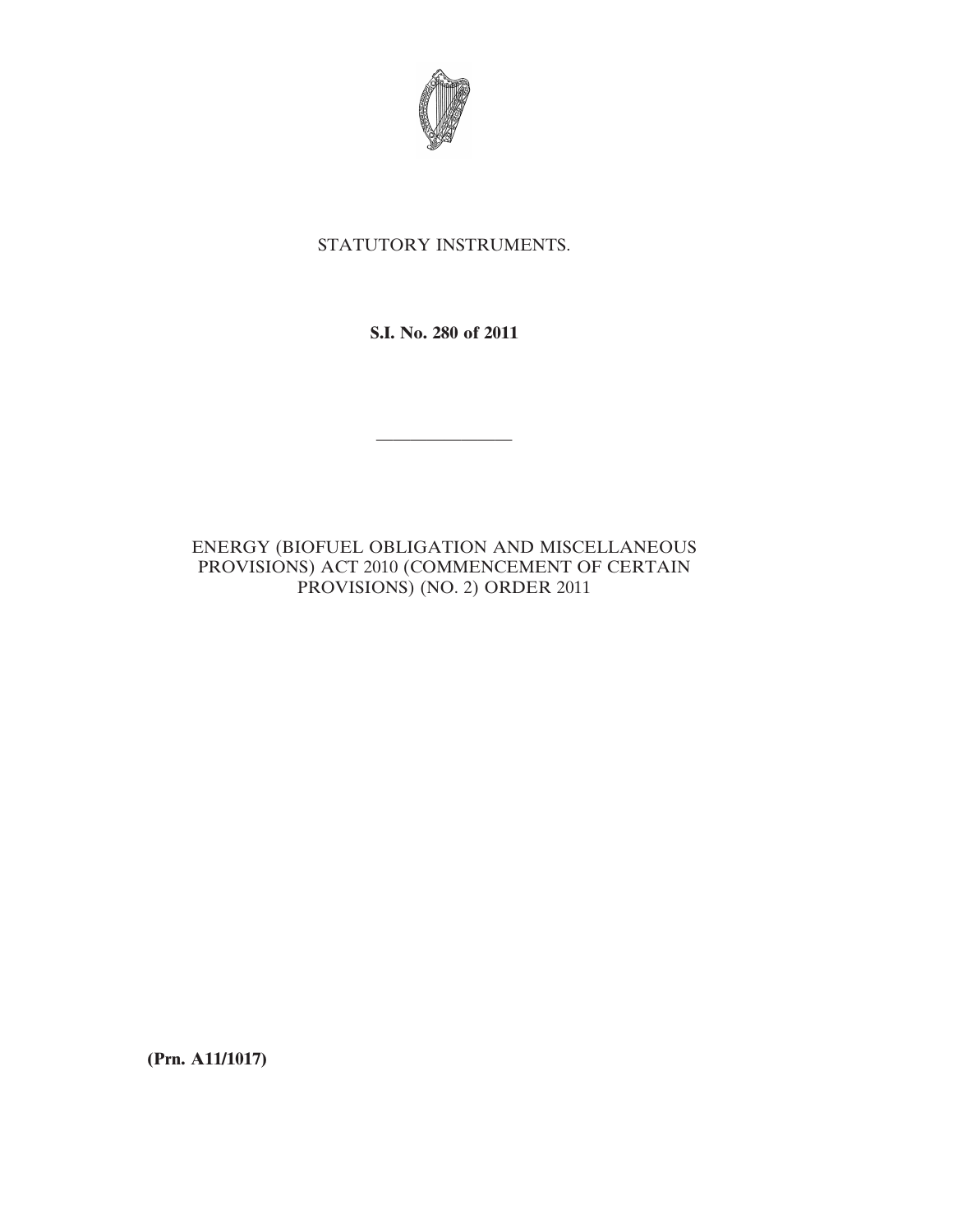### ENERGY (BIOFUEL OBLIGATION AND MISCELLANEOUS PROVISIONS) ACT 2010 (COMMENCEMENT OF CERTAIN PROVISIONS) (NO. 2) ORDER 2011

I, PAT RABBITTE, Minister for Communications, Energy and Natural Resources, in exercise of the powers conferred on me by section 1(2) of the Energy (Biofuel Obligation and Miscellaneous Provisions) Act 2010 (No. 11 of 2010) hereby order as follows:

1. This Order may be cited as the Energy (Biofuel Obligation and Miscellaneous Provisions) Act 2010 (Commencement of Certain Provisions) (No. 2) Order 2011.

2. The 27th day of June 2011 is appointed as the day on which the following provisions of the Energy (Biofuel Obligation and Miscellaneous Provisions) Act 2010 (No. 11 of 2010) come into operation:

- (*a*) section 24;
- (*b*) section 25;
- (*c*) section 26;
- (*d*) paragraph (*a*) of section 27.

GIVEN under my Official Seal, L.S. 11 June 2011.

#### PAT RABBITTE,

Minister for Communications, Energy and Natural Resources.

*Notice of the making of this Statutory Instrument was published in "Iris Oifigiúil" of* 17*th June*, 2011.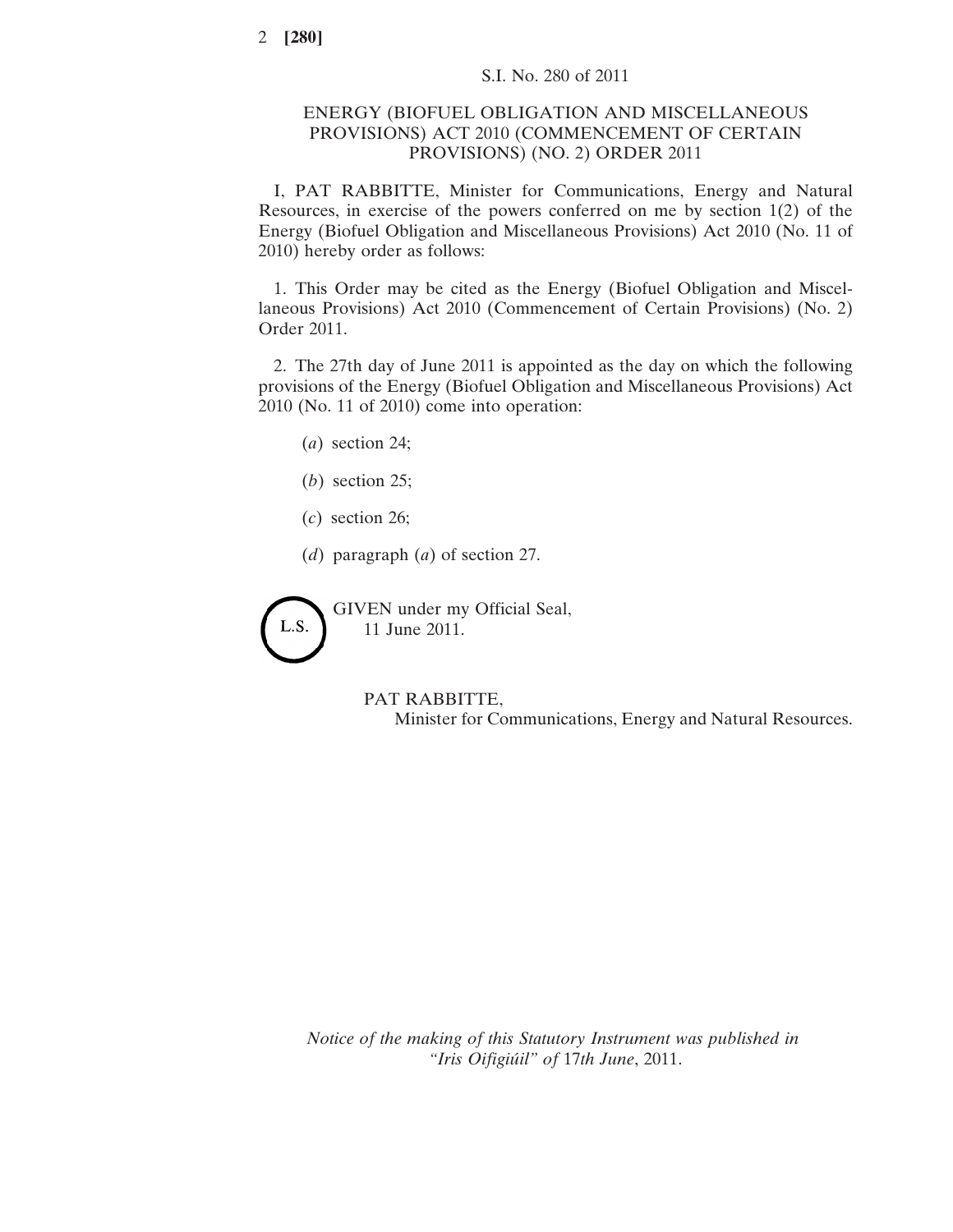**[280]** 3

### EXPLANATORY NOTE

*(This note is not part of the Instrument and does not purport to be a legal interpretation.)*

This Order brings into operation on the 27th day of June 2011, section 24, section 25, section 26 and paragraph (*a*) of section 27, of the Energy (Biofuel Obligation and Miscellaneous Provisions) Act 2010 (No. 11 of 2010) for the purpose of regulating LPG installers with respect to safety.